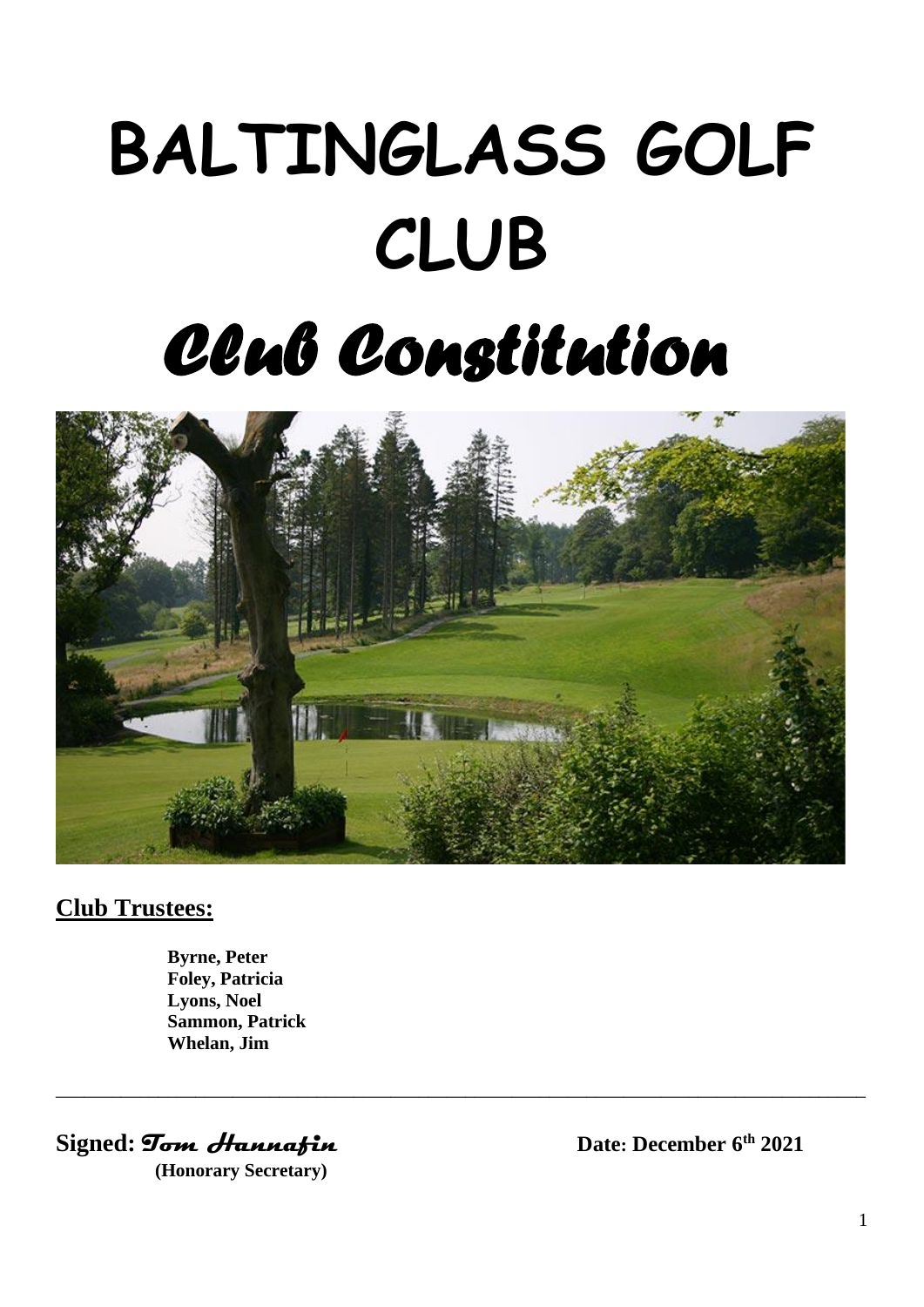## **CONTENTS**

| <b>SUBJECT</b>                                        | <b>DETAILS</b>                                                                                                                                                                                                                                                         | <b>RULE/CLAUSE</b>                                                                                            |
|-------------------------------------------------------|------------------------------------------------------------------------------------------------------------------------------------------------------------------------------------------------------------------------------------------------------------------------|---------------------------------------------------------------------------------------------------------------|
| <b>Preliminary Definitions</b><br>And Interpretations | <b>Layout Commencement</b>                                                                                                                                                                                                                                             | 1                                                                                                             |
| Commencement                                          | Date of Constitution                                                                                                                                                                                                                                                   | 1.21                                                                                                          |
| Structure, Title and Ownership                        |                                                                                                                                                                                                                                                                        | $\overline{2}$                                                                                                |
| Objectives                                            | The Club                                                                                                                                                                                                                                                               | 3                                                                                                             |
| Membership                                            | Categories<br>The Club<br><b>Ordinary Members</b><br><b>Life Honorary Members</b><br><b>Honorary Members</b><br>Community<br>Junior<br>Juvenile<br><b>Pavilion Members</b><br>Corporate Membership<br><b>Other Categories</b><br>Club Membership<br>Section Membership | $\overline{4}$<br>4.1<br>4.2<br>4.3<br>4.4<br>4.5<br>4.6<br>4.7<br>4.8<br>4.9<br>4.10<br>4.11<br>4.12<br>4.13 |
|                                                       | Entitlements of Members of The Club                                                                                                                                                                                                                                    | 4.15                                                                                                          |
| <b>Trustees</b>                                       | The Club                                                                                                                                                                                                                                                               | 5                                                                                                             |
| Management -                                          | <b>Allocation of Functions</b>                                                                                                                                                                                                                                         | 6                                                                                                             |
| <b>Office Holders</b><br>& Committees                 | Election                                                                                                                                                                                                                                                               | 7                                                                                                             |
| <b>Committee Meetings</b>                             | Club & Section Committee Meetings<br>Conduct of Club & Section Committee Meetings<br>Appointment of Club Sub-Committees<br><b>Employment of Staff</b><br><b>Management Regulations</b><br>Administration<br>Complaints                                                 | 8<br>8.2<br>8.3<br>8.4<br>8.5<br>8.6<br>8.6.2                                                                 |
| <b>Finance Operation</b>                              | The Club                                                                                                                                                                                                                                                               | 9                                                                                                             |
| <b>Election of New</b><br>Members<br>Leave of Absence | Responsibility<br>Procedure                                                                                                                                                                                                                                            | 10.1<br>10.2<br>11                                                                                            |
| Subscriptions                                         | Annual<br><b>Entry Fee</b><br>Capital Levy<br><b>Golf Ireland Levies</b><br>Insurance<br><b>Payment Deadlines</b>                                                                                                                                                      | 12<br>12.1<br>12.2<br>12.3<br>12.4<br>12.5<br>12.6                                                            |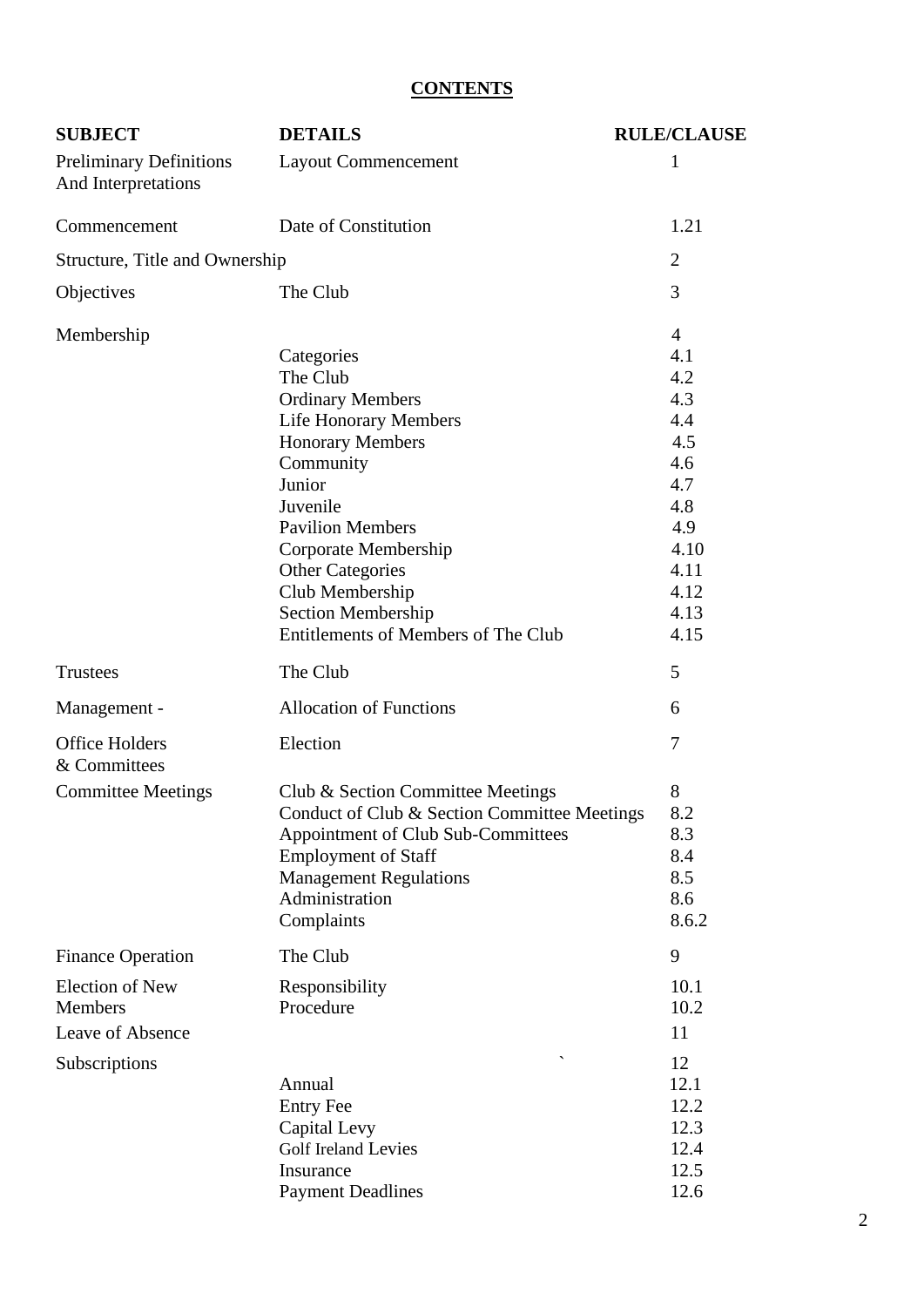| Visitors/Societies                                   | 13 |  |
|------------------------------------------------------|----|--|
| Fines & Suspensions                                  | 14 |  |
| <b>Termination of Membership</b>                     | 15 |  |
| <b>General Meetings</b>                              | 16 |  |
| <b>Minute Books</b>                                  | 17 |  |
| Rules of Golf & Local Rules                          | 18 |  |
| <b>Playing Facilities</b>                            | 19 |  |
| <b>Personal Property</b>                             | 20 |  |
| Registration of Clubs Acts & Intoxicating Liquor Act | 21 |  |
| <b>Change to Constitution and Rules</b>              |    |  |
| <b>Standing Orders for General Meetings</b>          |    |  |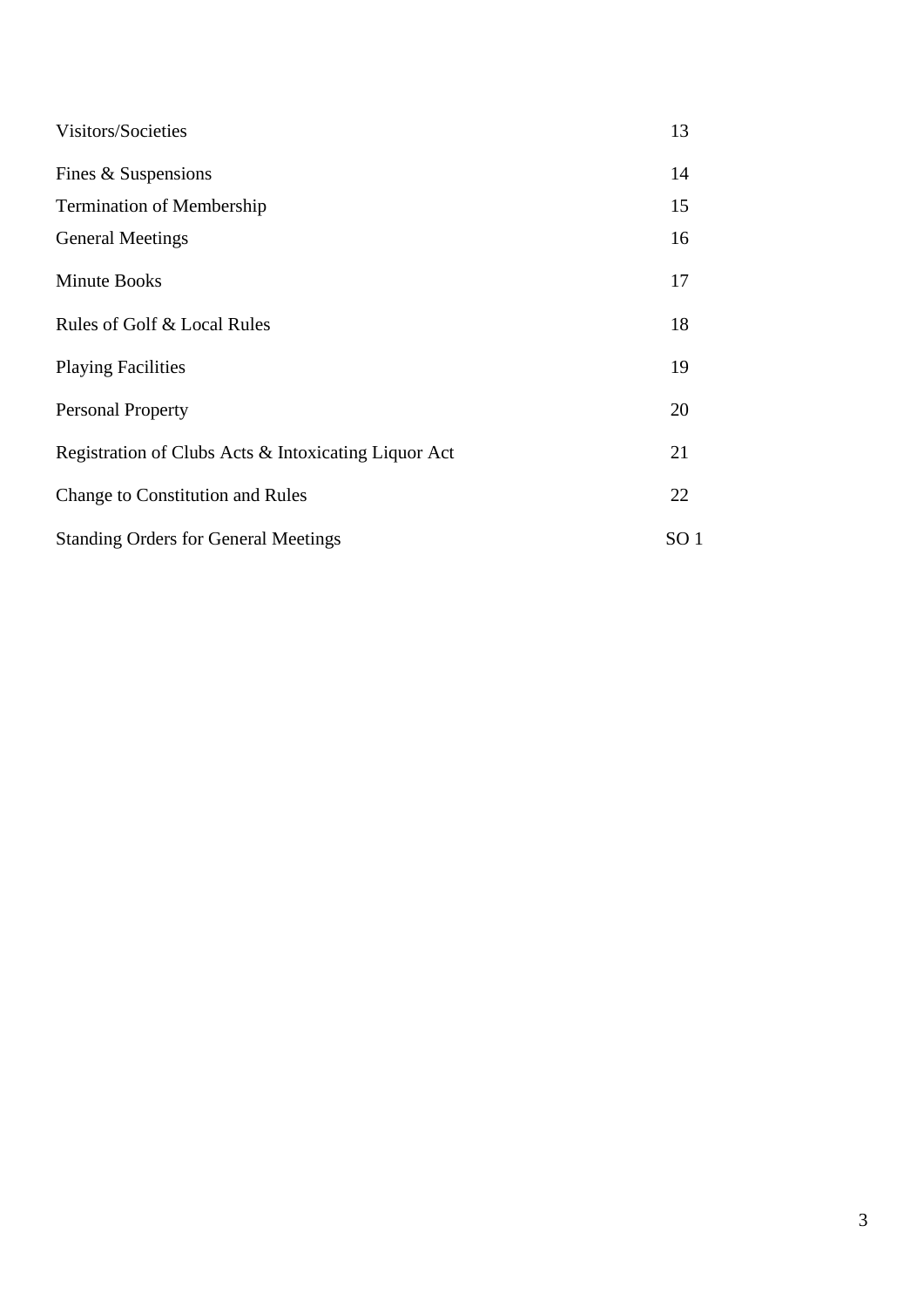# **BALTINGLASS GOLF CLUB**

# **CONSTITUTION**

#### **1 PRELIMINARY DEFINITIONS AND INTERPRETATIONS**

In these Rules, unless the context otherwise requires:-

|      |                         | <b>Shall Mean</b>                                              |
|------|-------------------------|----------------------------------------------------------------|
| 1.1  | <b>COMMITTEE</b>        | Club Committee of Baltinglass Golf Club                        |
| 1.2  | <b>CLUB OFFICERS</b>    | Captains, Honorary Secretary & Honorary Treasurer              |
| 1.3  | <b>MEN'S SECTION</b>    | Male Members                                                   |
| 1.4  | <b>LADIES' SECTION</b>  | <b>Female Members</b>                                          |
| 1.5  | <b>ORDINARY</b>         | As defined under Rule 4                                        |
| 1.6  | <b>MEMBER</b>           | A person elected as a Member in any category                   |
| 1.7  | THE TRUSTEES            | Currently elected and serving Trustees                         |
| 1.8  | AGM                     | <b>Annual General Meeting</b>                                  |
| 1.9  | <b>SGM</b>              | <b>Special General Meeting</b>                                 |
| 1.10 | <b>GENERAL MEETINGS</b> | <b>AGMs and SGMs</b>                                           |
| 1.11 | <b>BALLOT</b>           | A written ballot paper.                                        |
| 1.12 | <b>CLUB PROPERTY</b>    | Course, premises, furnishings, and other assets owned, leased, |
|      |                         | used or hired by The Club.                                     |
| 1.13 | <b>SECTIONS</b>         | Men's or Ladies' Sections or both                              |

- 1.14 Rules herein are indicated by consecutive numbers.
- 1.15 Clauses are indicated by consecutive numbers preceded by Rule numbers.
- 1.16 Sub-Clauses are indicated by consecutive numbers preceded by Rule and Clause numbers.
- 1.17 Subsub-Clauses are indicated by consecutive numbers preceded by Rule, Clause and Sub Clause numbers.
- 1.18 The Men's Section shall mean the group of male amateur golfers operating under a Constitution acceptable to Golf Ireland.
- 1.19 The Ladies' Section shall mean the group of female amateur golfers operating under a Constitution acceptable to Golf Ireland.
- 1.20 The Club shall mean the Club formed through the amalgamation of the two groups of amateur golfers defined in Rules 1.17 and 1.18 above for the purpose of administering the affairs (other than the game of golf and its related activities), of both the Men's and Ladies' Sections including the provision and maintenance of the facilities owned by or available for use by the Members.
- 1.21 Effective: This Constitution of the Baltinglass Golf Club shall be effective from the 6th day of December 2021.

#### **2. TITLE AND OWNERSHIP**

- 2.1 The name of The Club shall be Baltinglass Golf Club.
- 2.2 The official address of The Club is Stratford Lodge, Baltinglass, Co Wicklow, W91 PE04.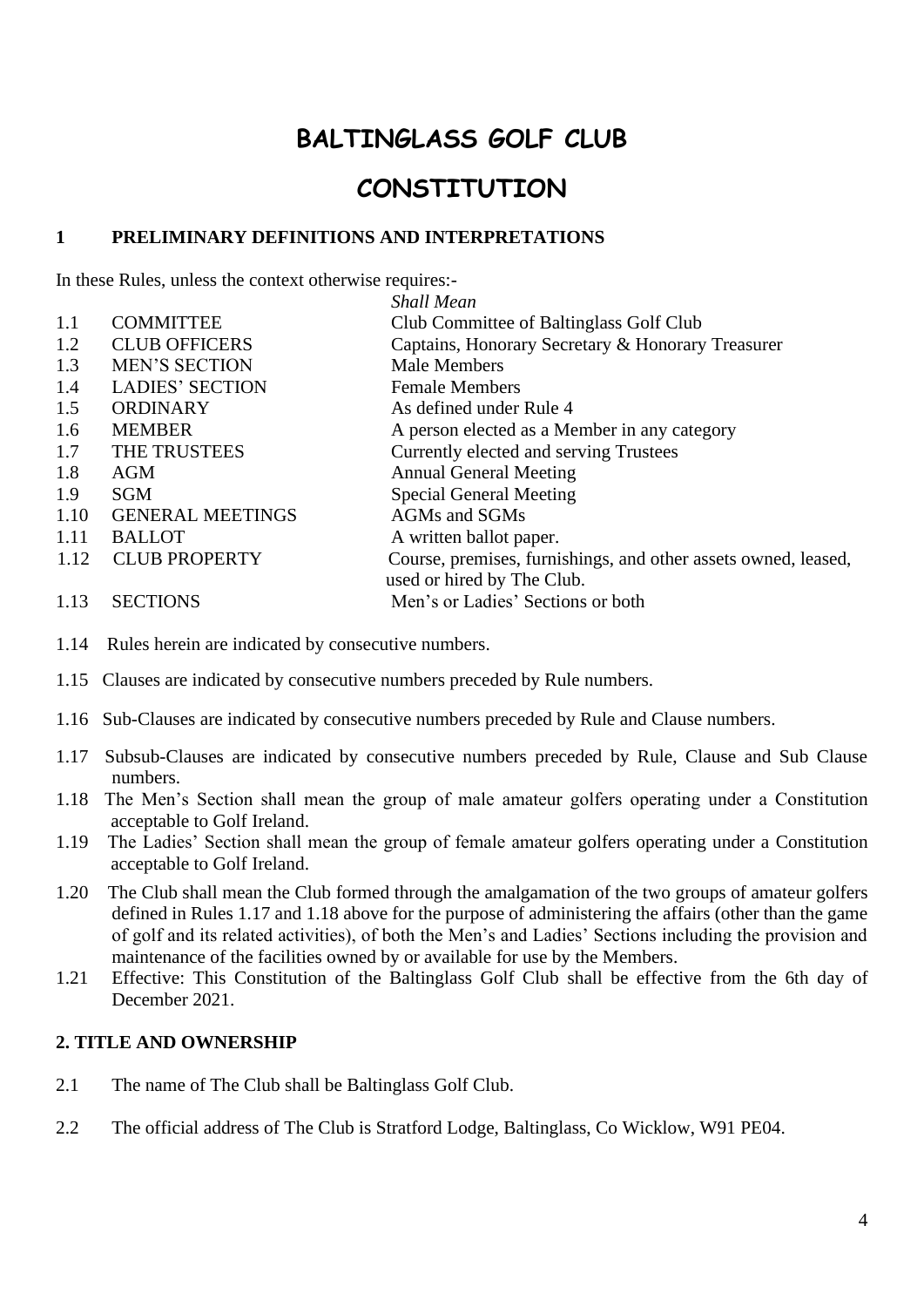2.3 The ownership of the Club property shall be vested in the Trustees for the time being of The Club on behalf of the Ordinary Members as defined in Rule 4.3. The Ordinary Members and other members with the same rights and privileges as Ordinary Members shall have control of the affairs of The Club.

#### 2.4 **Income and Property**

 The income and property of The Club shall be applied solely towards the promotion of the main object(s) as set forth in this Constitution. No portion of the club's income and property shall be paid or transferred directly or indirectly by way of dividend, bonus, or otherwise howsoever by way of profit to members of The Club. No officer shall be appointed to any office of The Club paid by salary or fees, or receive any remuneration or other benefit in money or money's worth from The Club. However, nothing shall prevent any payment in good faith by The Club of:

- a) reasonable and proper remuneration to any member or servant of The Club (not being an officer) for any services rendered to The Club;
- b) interest at a rate not exceeding 1% above the Euro Interbank Offered Rate (EURIBOR) per annum on money lent by an officer or other members of The Club to The Club;
- c) reasonable and proper rent for premises demised and let by any member of The Club (including an officer) to The Club;
- d) reasonable and proper out of pocket expenses incurred by any officer in connection with their attendance to any matter affecting The Club;
- e) fees, remuneration or other benefit in money or money's worth to any Company of which an officer may be a member holding not more than one hundredth part of the issued capital of such Company.

#### 2.5 **Winding Up**

If on the winding up or dissolution of The Club there remains, after satisfaction of all debts and liabilities, any property whatsoever, it shall not be paid to or distributed among the members of The Club. Instead, such property shall be given or transferred to some other institution or institutions having main objects similar to the main objects of The Club.The institution or institutions to which the property is to be given or transferred shall prohibit the distribution of their income and property among their members to an extent at least as great as is imposed on The Club under or by virtue of the Income and Property clause hereof. Members of The Club shall select the relevant institution or institutions at or before the time of dissolution, and if and so far as effect cannot be given to such provisions, then the property shall be given or transferred to some charitable object. Final accounts will be prepared and submitted that will include a section that identifies and values any assets transferred along with the details of the recipients and the terms of the transfer.

#### 2.6 **Additions, Alterations or Amendments**

No addition, alteration or amendment shall be made to the provisions of the main object clause, the income and property clause, the winding up clause, the keeping of accounts clause or this clause of the Constitution for the time being in force unless the same shall have been previously approved in writing by the Revenue Commissioners.

#### 2.7 **Keeping of accounts**

Annual accounts shall be kept and made available to the Revenue Commissioners on request.

#### 3. **OBJECTIVES**

#### **Objectives of The Club:-**

- 3.1 The Main Objective of The Club shall be to promote the Amateur Game of Golf amongst its members. In furtherance of its main objective The Club shall have the following subsidiary objectives:
- 3.1.1 To provide facilities for the playing of and promotion of the Amateur Game of Golf and generally promote other social activities amongst its members.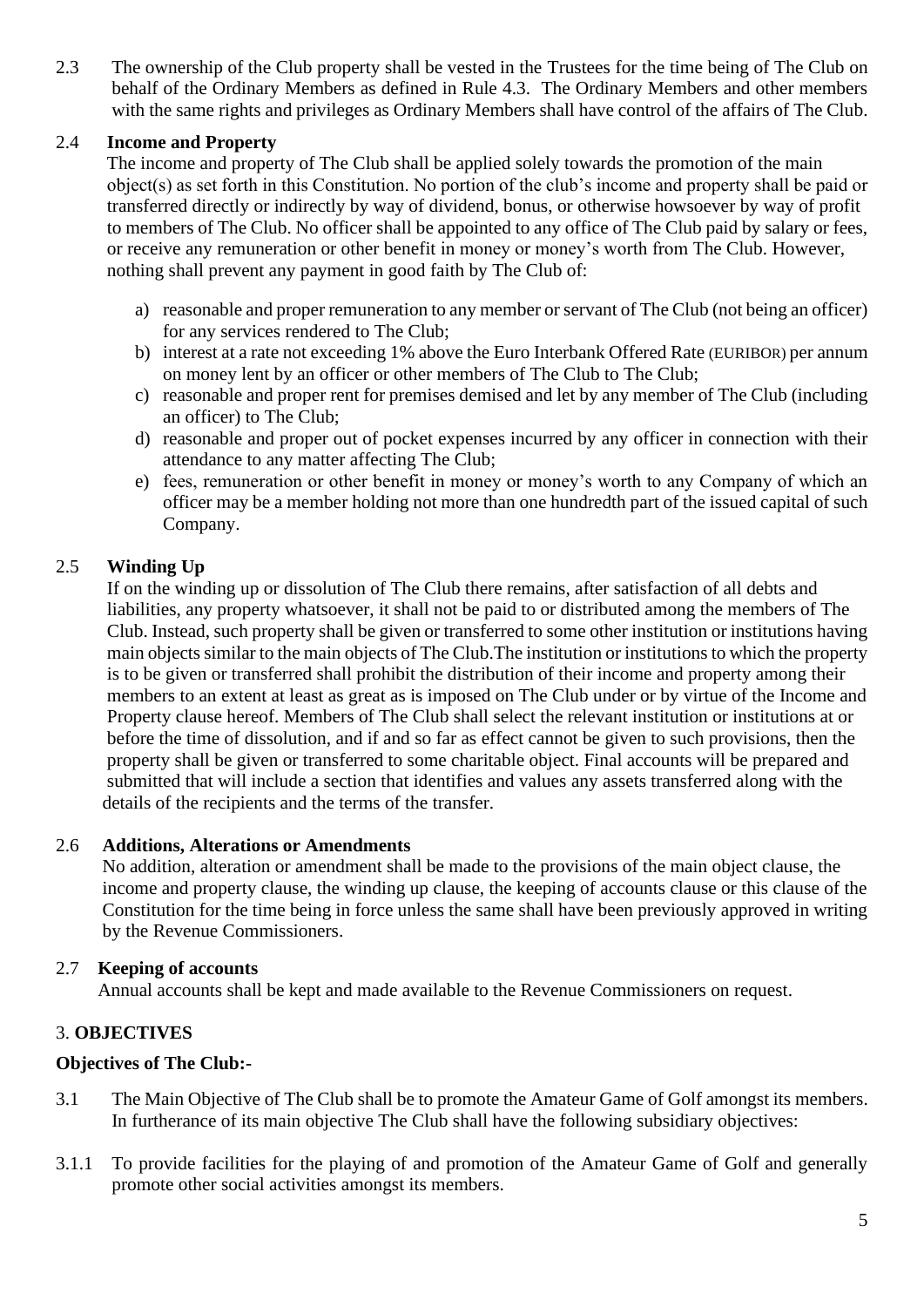- 3.1.2 To act in the promotion and advancement of the interests of The Club and the improvement of the facilities available to members.
- 3.1.3 To act in the administration of the affairs of both Sections which shall include:
- 3.1.3.1 Collection of and adherence to the existing rates of Annual Subscription.
- 3.1.3.2 Responsibility for the provision of the maintenance and upkeep of the Course and Clubhouse and their environs to a standard desired by Club Members;
- 3.1.4 To be fully committed to the safety and well-being of its Members. Every individual in The Club shall, at all times, be aware of their rights, responsibilities and conduct themselves in a way that reflects the Objectives of The Club.
- 3.1.5 Office Holders, should be shown due respect in the cause of their duties.

#### **4 MEMBERSHIP**

- 4.1 Categories: the following shall be categories of members:
- 4.1.1 Ordinary Members
- 4.1.2 Life Honorary Members
- 4.1.3 Honorary Members
- 4.1.4 Community Membership
- 4.1.5 Junior Members
- 4.1.6 Juvenile Members
- 4.1.7 Pavilion Members
- 4.1.8 Corporate Members
- 4.1.9 Temporary Members
- 4.2 The Club: The Membership of The Club shall consist of all members and all other members duly elected from time to time.
- 4.3 Ordinary Members shall be persons who, having paid the Entrance Fee, if any, Annual Subscription and Levy (if any), shall be entitled to attend and vote at all General Meetings of The Club and enjoy all the facilities.
- 4.4 Election of Life Honorary Members shall be made only at a General Meeting of The Club. Life Honorary Members will have the same rights and privileges as Ordinary Members.
- 4.5 Honorary Members shall be persons or members whom The Club Committee wishes to acknowledge as having rendered exceptional service to The Club or to the game of golf or whose distinguished position or public service would render their membership of special advantage to The Club. Their election shall terminate at the close of the current year, or the defined period as stated in the minutes, for a maximum of five (5) years, made on the occasion of their election. Honorary Members shall have the same rights and privileges as ordinary Members.
- 4.6 Community Memberships are elected from time to time by The Club Committee.
- 4.7 Junior Members shall comprise of undergraduates, students and apprentices of any recognised Third Level Educational Institution, as The Club Committee decides. Such membership shall cease on the 1<sup>st</sup> January following graduation or qualification or on the 1<sup>st</sup> January, following their 26<sup>th</sup> birthday. Junior members shall be eligible to play in such club competitions, and at such times, as The Club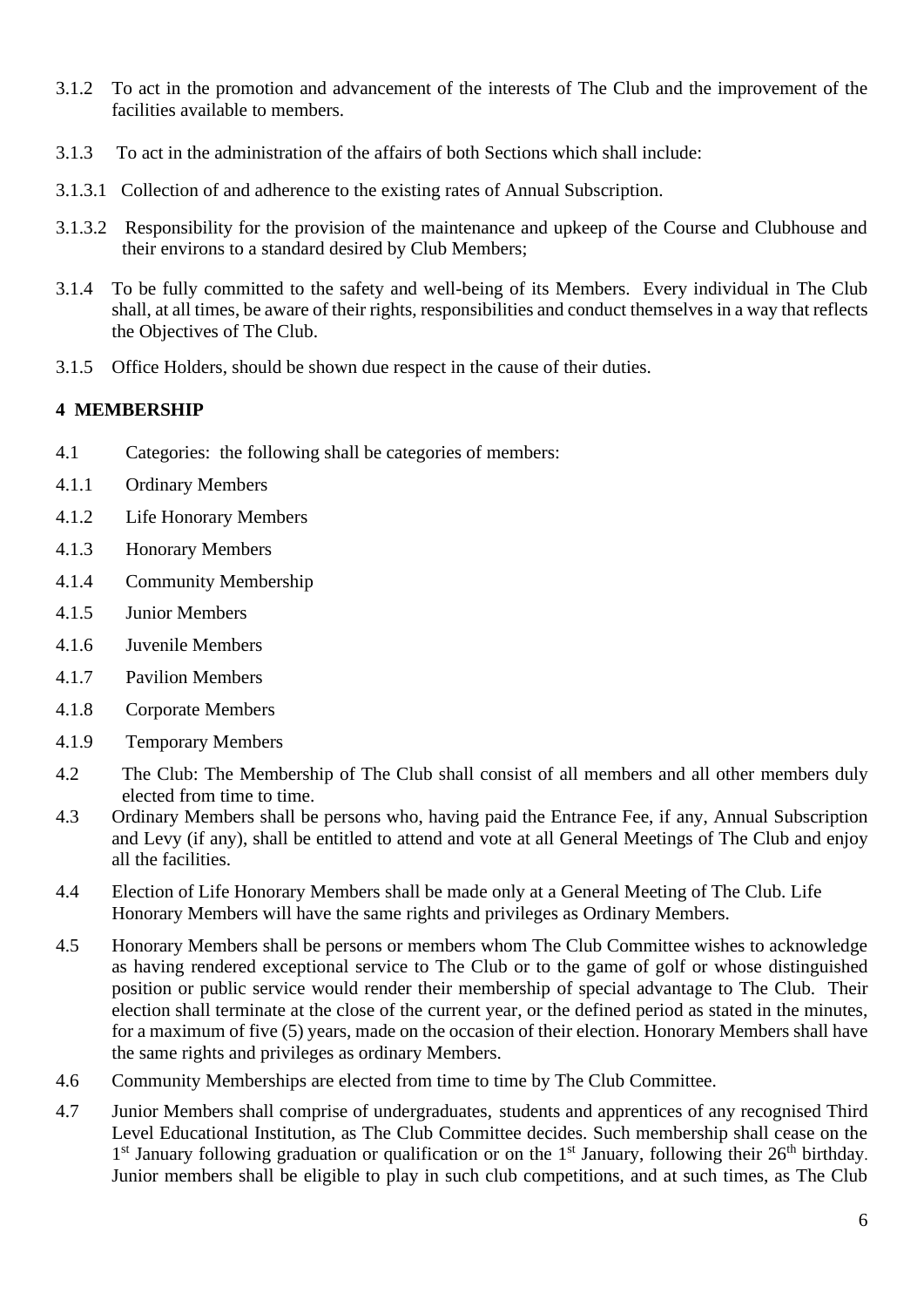Committee may decide. Members in this category will be required to provide certification of their eligibility annually.

- 4.8 Juvenile members are defined as members under 18 years of age on the 1st January in the current year and who have no other category of membership. The hours, during which Juveniles may play on the course shall be determined by The Club Committee. Juveniles with a club handicap issued in accordance with the World Handicap System shall be eligible to play in such club competitions and at such times as the relevant sections may decide.
- 4.9 Pavilion Members shall be persons over twenty–one years who wish to enjoy the facilities of the Clubhouse. They shall not be entitled to use the course without the appropriate Green Fee.
- 4.10 The Club Committee shall have the power to admit to Corporate Membership of The Club, nominated personnel from Commercial Undertakings who may avail of facilities as determined by The Club Committee.
- 4.11 The Club Committee may introduce, amend or terminate categories of membership as deemed appropriate from time to time.

#### **Membership of The Club**

4.12 The membership of The Club shall consist of all categories of membership of the Sections, each member of which Section has been elected to membership of the respective Section in accordance with the provisions of this or any earlier Constitution of The Club.

#### **Membership of the Sections.**

4.13 The membership of the Men's Section shall consist of Male Members and membership of the Ladies' Section shall consist of Female Members who are Ordinary Members, Life Honorary or Honorary Members, each of whom has been elected to membership by The Club Committee in accordance with the provisions of this or any earlier Constitution of the Club.

#### **Entitlements of Members of The Club**

- 4.14 All categories, having the rights and privileges of Ordinary Members, shall be entitled to:
- 4.14.1 Attend and vote at all General Meetings of The Club;
- 4.14.2 Nomination for and election to Membership of The Club Committee
- 4.14.3 Nominate or second nominations of candidates for election to membership of The Club Committee;
- 4.14.4 Propose or second notices of motion for General Meetings of The Club;
- 4.14.5 Propose or second candidates for election to any category of membership.
- 4.14.6 Members shall have the same rights and entitlements in their respective Sections.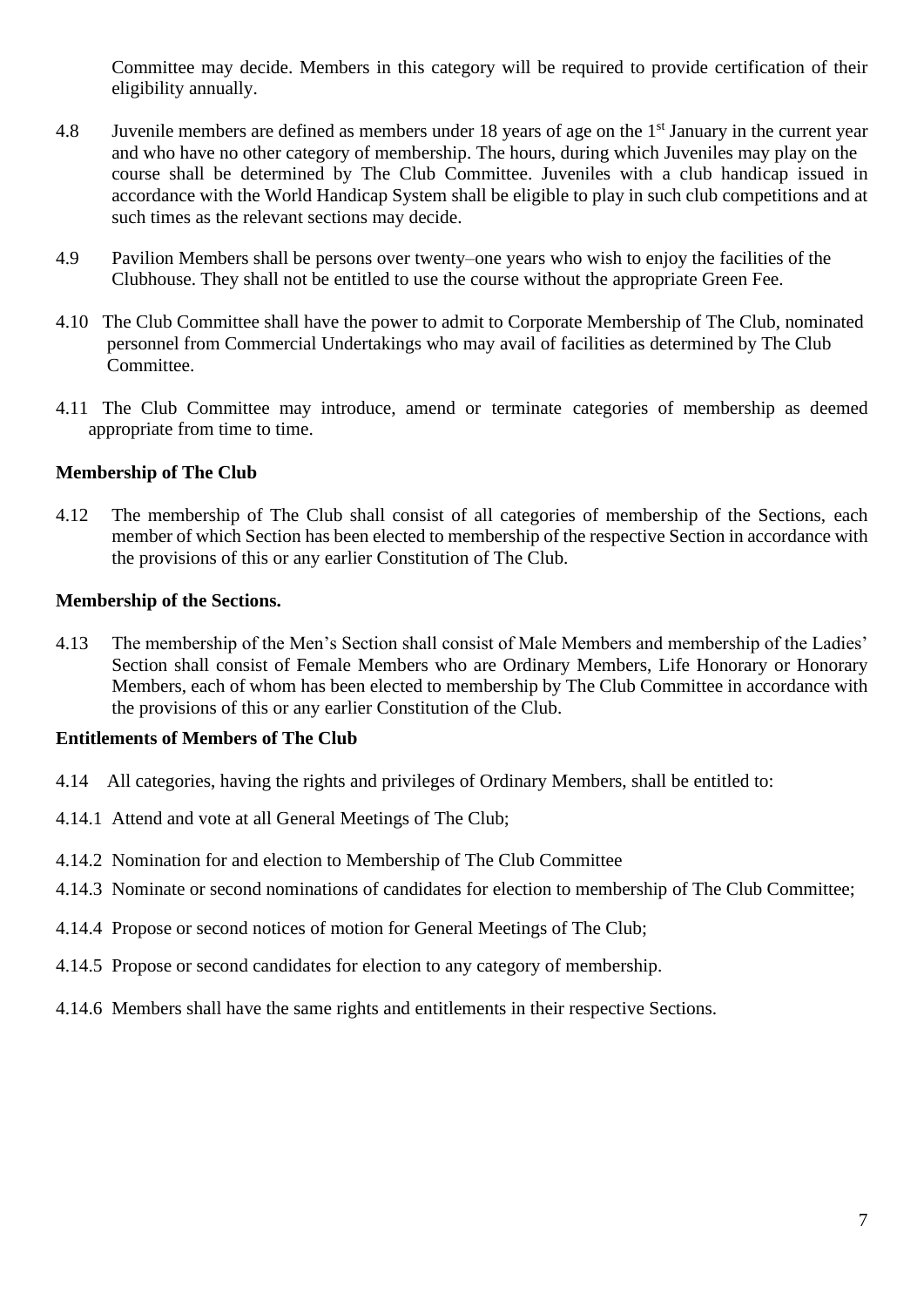#### **5 TRUSTEES**

5.1 The Trustees shall be not less than three (3) and not more than five (5) members of The Club, with at least one (1) Trustee from each of the Club's Men's Section and Ladies' Section and shall be elected by the members at a General Meeting of The Club.

5.2 Nomination (with the consent of the nominee), for the election of Trustees shall be posted to the Club notice board at least 14 days prior to the General Meeting of The Club. All nominees must be properly proposed and seconded by members of The Club.

5.2,1 To be eligible for election as a Trustee of The Club the nominee must hold the same rights and privileges as an Ordinary Member of Baltinglass Golf Club for at least five (5) years.

- 5.2.2 The Club Committee shall have the power to fill any Trustee vacancy during any year. The persons so appointed shall hold office until the AGM of that year.
- 5.2.3 The office of any Trustee shall be vacated by a Trustee resigning from such, or on ceasing to be a member of The Club, or being removed by a resolution at the AGM or an EGM of The Club, or in the opinion of a qualified medical practitioner, becoming incapable of performing the duties of a Trustee. Each Trustee shall retire at the end of the fifth year following election but may be elected at a General Meeting for one (1) only further period of 5 years.
- 5.2.4 The Trustees shall appoint a chairperson from one of their number and one (1) Trustee must serve as their nominee to The Club Committee. When the nominated Trustee is unable to attend a Club Committee meeting, another Trustee should deputise.
- 5.3 The Club premises and all other property of The Club shall be vested in and under the legal control of the Trustees and such Trustees shall deal with the property of The Club as directed by a resolution of The Club Committee of which an entry in the minute book shall be conclusive evidence. From time-to-time, for the benefit of the club, The Club Committee may request the Trustees to examine matters pertaining to Club borrowings, leasing, investment, dealing with land issues, land registry, Club boundaries, rights of way, adequacy of Club insurance, Club debts or other relevant financial matters.
- 5.4 If the Trustees, when directed by a resolution of The Club Committee to perform a certain act, consider that the performance of such act is one of such importance that they consider that the members of The Club should be consulted, then the Trustees may refuse to perform such act until the members of The Club have been consulted at a General Meeting and a resolution is passed at such meeting authorising or refusing to authorise the Trustees to perform such act as was originally directed by The Club Committee.
- 5.5 A majority of one shall be sufficient to decide any question under discussion by the Trustees and the chairperson shall have a casting vote if necessary.
- 5.6 The Trustees shall be indemnified from the property and assets of The Club in respect of all transactions directed by a resolution of The Club Committee and against all liabilities and expenses necessarily incurred as a result of their trusteeship and in the event of The Club property and assets being deficient, such deficiency shall be made good by the Ordinary Members on whose behalf the property and assets of The Club are held.
- 5.7 The Trustees for the time being of The Club be and are hereby authorised to borrow in their own names on behalf of The Club such sums of money to an extent not exceeding such amount as may be authorised from time to time by the Club Committee and on such terms and conditions as may be authorised by The Club Committee. As security for the aforementioned borrowings the Trustees are authorised to give such security over the assets and lands of The Club as may be authorised by the Club Committee from timeto-time.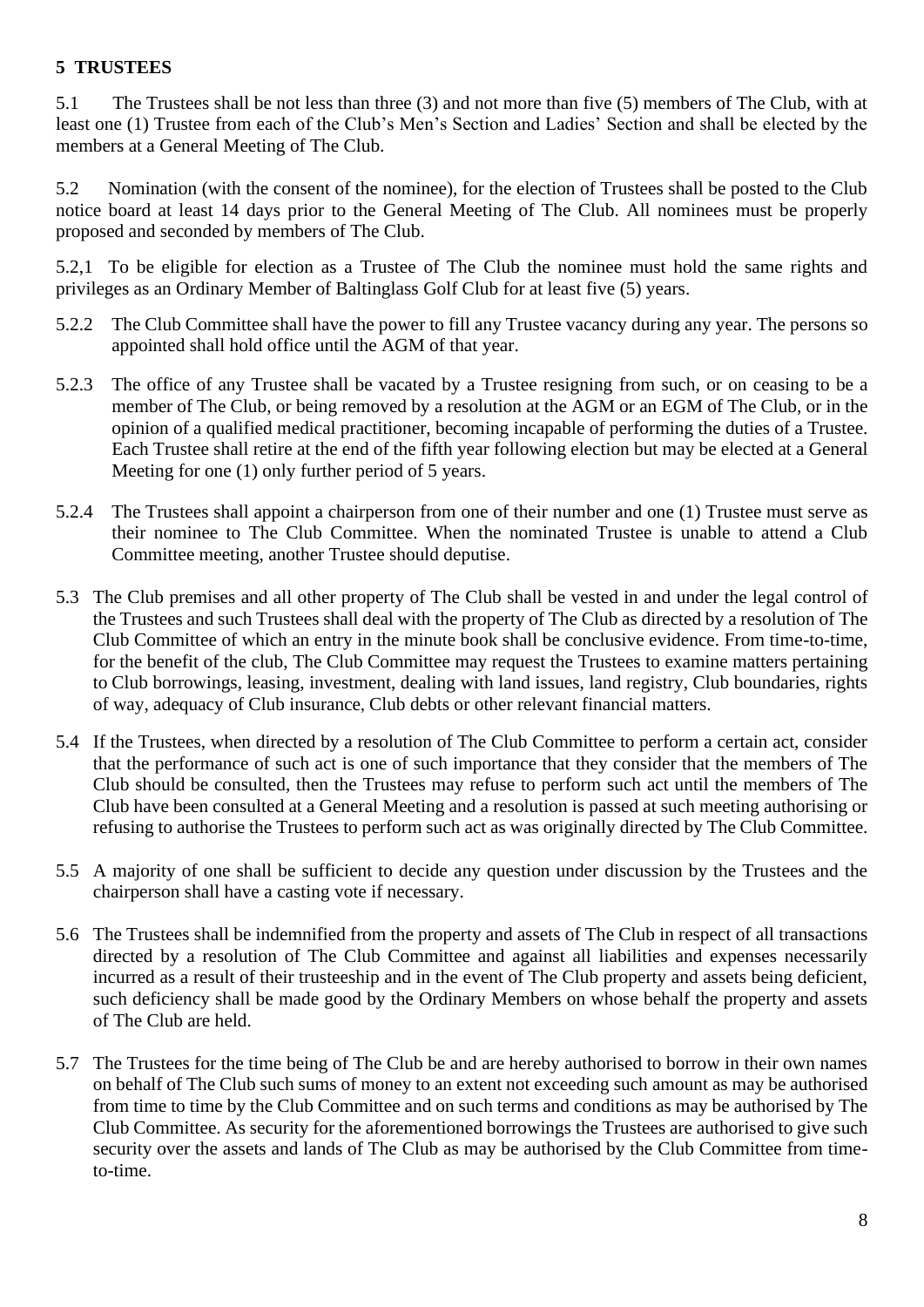#### **6 Management:-**

#### **Allocation of Functions:**

- 6.1 The business and affairs of The Club shall be under the jurisdiction and control of a Committee consisting of Captain, Vice-Captain and one elected Representative, who may be the President if they so wish, of each Section, Immediate Past Club Captain, Honorary Secretary, Honorary Treasurer, Trustees Representative and five (5) elected at the AGM in accordance with Rule 7.
- 6.2 The business and affairs of each Section shall be under the jurisdiction and control of a Committee, consisting of Office Holders of the relevant Section (President, Captain, Vice-Captain, Section Secretary and Competition Secretary) and four (4) other Members of the Section, elected in accordance with Rule 7.
- 6.3 The Club Committee, and respective Section Committees, may each exercise its powers notwithstanding that there might be a vacancy or vacancies in its membership.
- 6.4 Nothing in this Rule shall preclude a Member of either Section Committee, with the same rights and privileges as an Ordinary Member, being also a Member of The Club Committee, or vice-versa.

#### 7. **Election of Office Holders and Members of Committees**

- 7.1. Nominations to any position, (with the consent of the nominee), for election of Members of The Club Committee and Section Committees shall be posted to The Club's notice board at least seven (7) days prior to the relevant AGM. All nominees must be properly proposed and seconded by Ordinary members or those with the same rights and privileges as an Ordinary member.
- 7.2 The election of Members and Office Holders of The Club Committee and Section Committees shall take place at the respective AGM of The Club, the Men's Section and the Ladies' Section. The term of office shall commence on the first working day following The Club AGM.
- 7.3 The Club Committee or Section Committees concerned shall have power to fill vacancies arising by co-option in any of the membership positions during any year. The persons so appointed shall hold the office until the following AGM or until their resignation or removal from the relevant Committee.

#### 7.4 **The Club Committees**.

 All Members of The Club Committees and Section Committees shall retire annually and shall be eligible for re-election.

- 7.5 The Club Captain shall be the Chairperson of The Club Committee, or in his/her absence, the Captains or Vice Captains of the sections. The Club Honorary Secretary and Honorary Treasurer are not eligible to be elected as Chairperson.
- 7.6 The position of any Committee or relevant Section Committee Member shall be vacated by such Committee member resigning therefrom or ceasing to be a member of The Club, or being removed by a resolution at the AGM, or a SGM. of The Club.

#### 8. **Club and Section Committee Meetings**

- 8.1 Meetings of The Club Committee shall be held at least twelve (12) times per annum. Meetings of the Men's Section and the Ladies' Section shall be held not less than nine (9) times a year.
- 8.1.1 Any Member of any Committee who is absent for three consecutive meetings, or five in all, without acceptable reason, may be deemed to have resigned, (at the discretion of the Committee concerned), from that Committee and the vacancy may be filled by co-option.
- 8.1.2 Upon a requisition signed by not less than five (5) members of The Club Committee, stating the nature of the business to be transacted, the Captain or Honorary Secretary of The Club shall call a special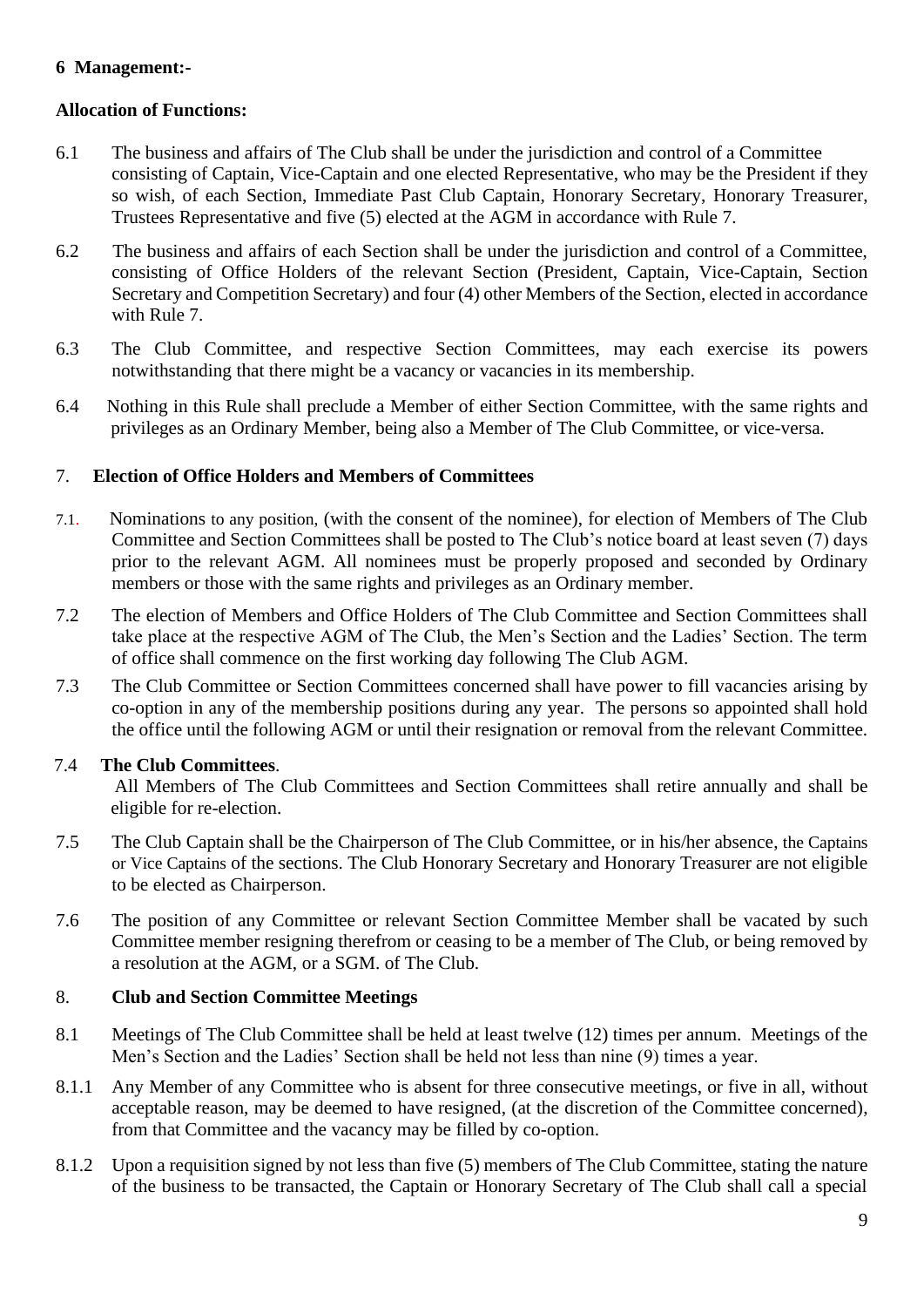meeting of The Club Committee for the consideration thereof. If the Officers designated above neglect or refuse to call such meeting within seven (7) days, the same may be convened by notice signed by five (5) members of The Club Committee.

#### **8.2 Conduct of Club and Section Committee Meetings**

- 8.2.1 At meetings of The Club and Section Committees, fifty per cent plus one (1) member of those entitled to attend and vote shall form a quorum.
- 8.2.2 The Chairperson at a meeting shall in addition to a deliberative vote have and shall exercise a casting vote.

#### **8.3 Appointment of Club Sub-Committees**.

- 8.3.1 The Club Committee shall have power to appoint Sub-Committees and to define the scope of their authority and to delegate and confer upon such Sub-Committees the powers necessary for the discharge of the function(s) for which such Sub-Committees were formed. Each Sub-Committee may co-opt not more than three (3) non-Club Committee Members, and such co-options must be approved by The Club Committee. All Sub-Committees must report to The Club Committee.
- 8.3.2 The incoming Club Captain shall nominate the Sub-Committee Chairpersons from within The Club Committee for approval at a meeting of The Club Committee.
- 8.3.3 Each Sub-Committee shall retire at the AGM or when the function, for which it was appointed, is completed.
- 8.3.4 The quorum of each Sub-Committee shall be defined at the time of appointment.
- 8.3.5 Not more than forty per cent (40%) of the Club Committee Members may sit on any one subcommittee.

#### **8.4 Employment of Staff**

8.4.1 Only The Club Committee shall have power to appoint a paid Secretary Manager, other Staff and lessees upon such terms and conditions as may be determined, to terminate such appointments and also to appoint substitutes from time-to-time.

#### **8.5 Management Regulations**

- 8.5.1 The Club Committee is empowered to make, and from time-to-time alter, such Bye-Laws and regulations for the management of The Club as it may consider necessary.
- 8.5.2 The Club Committee is also empowered to make such local rules (provided same are not at variance with the Rules of Golf) and regulations for the use of the course as are required in the interests of members.
- 8.5.3 Every member of every category and every visitor or other person using the clubhouse or course shall be subject to, and must comply with, all rules, Bye-Laws and regulations in force.

#### **8.6 Administration**

- 8.6.1 The Honorary Secretary of The Club shall be responsible for overseeing the day-to-day affairs of The Club except such duties which are specifically assigned to another Office Holder of The Club or to a Secretary/Manager.
- 8.6.2 **Complaints.** All complaints shall be in writing. All written complaints concerning matters under the jurisdiction and control of The Club Committee shall be referred primarily to the Honorary Secretary, who if unable to resolve same, shall place the complaint on the agenda for the next meeting of The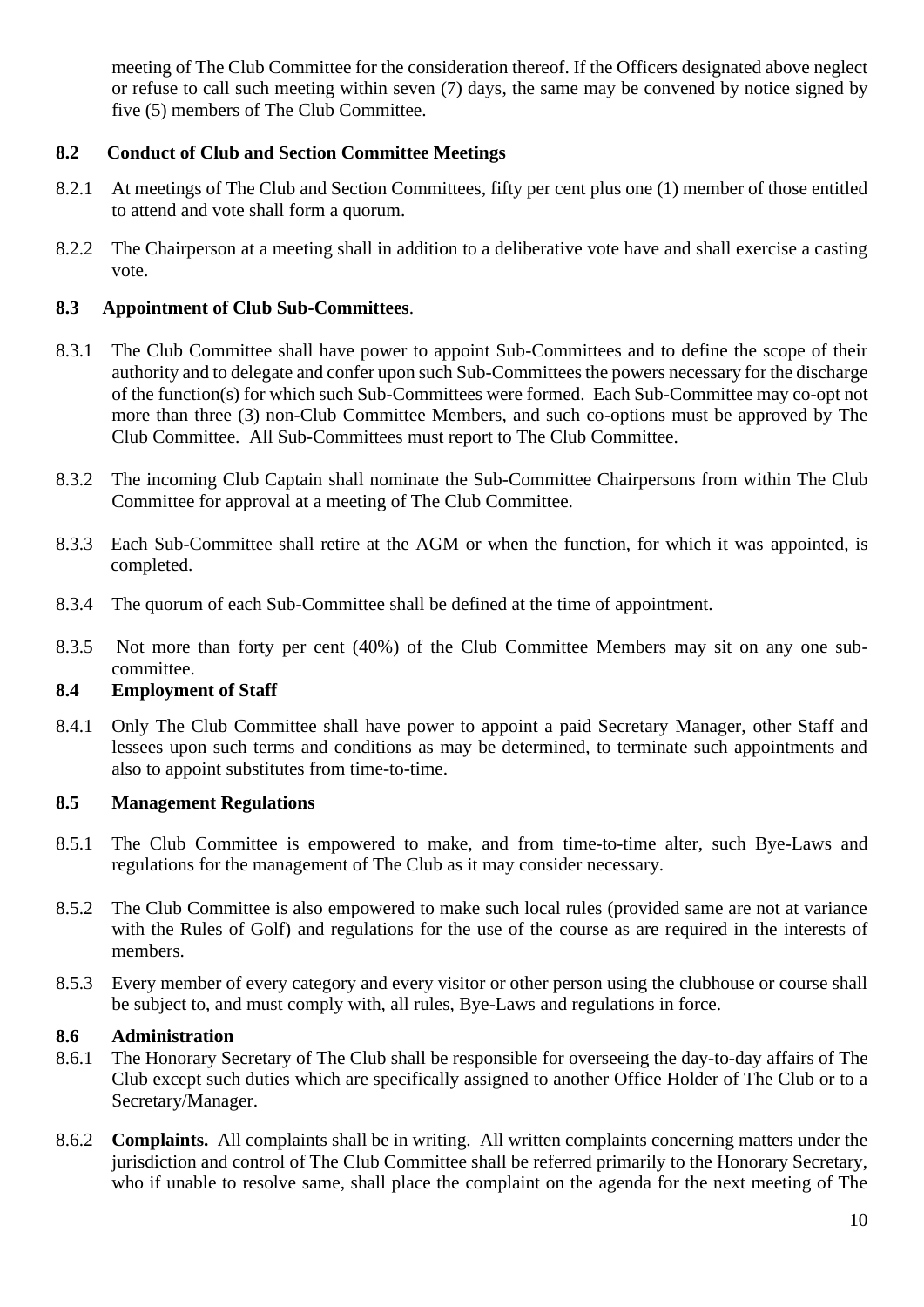Club Committee whose decision shall be final (Rules 14 and 15). The Honorary Secretary shall acknowledge the receipt of the written complaint in writing.

8.6.3 The Club Committee has at all times the right to examine, withdraw or confiscate all property or documentation relating to any club business.

#### **9. FINANCE**

- 9.1 The financial affairs of The Club shall be operated as follows:
- 9.2 Records. The Honorary Treasurer of The Club shall keep full and detailed accounts, books and records, showing the financial affairs, receipts and disbursements of The Club. The books and records remain the property of The Club.
- 9.3 Bank Account(s) shall be kept in the name of The Club or the Trustees of The Club (and shall be clearly identified as such) in such banks as The Club Committee may from time to time determine. All debits shall be authorised in accordance with a resolution of The Club Committee. All Club financial debits/payments shall be the responsibility of the Honorary Treasurer of The Club who shall act in accordance with a resolution of The Club Committee.
- 9.4 The Honorary Treasurer of The Club shall issue a financial statement which shall include income and expenditure account, balance sheet and cash flow statement of the affairs of The Club, reviewed by Executive Committee appointees for the financial year ended the  $30<sup>th</sup>$  day of September for consideration by The Club Committee and for presentation and approval by the members at the Annual General Meeting of The Club on the date as specified in Clause 16.1.1.
- 9.5 Payments to Golf Ireland. The Club Committee shall be responsible for the payment of the Annual Subscription to Golf Ireland. in respect of the members of the relevant Sections.

#### **10. Election of new Members**

- 10.1 The election of all members shall be decided by The Club Committee.
- 10.2 Procedure for the Election of New Members.
- 10.2.1 Proposer and Seconder. Each candidate for election must be proposed by one member and seconded by another member, which members must be an Ordinary Member of The Club.
- 10.2.2 Applications. The applicant will submit a fully completed application form to reach The Club's Honorary Secretary to be considered at the next Committee Meeting. Such applicants' names to be posted to The Club's Notice Board before the next meeting.

#### **11. LEAVE OF ABSENCE (LOA)**

11.1 Leave of Absence shall be at the discretion of the Club Committee.

#### **12. SUBSCRIPTIONS**

- 12.1 Annual Subscriptions to The Club for the following year for all classes of members, will be determined by a Club General Meeting.
- 12.2 An Entrance Fee may be introduced by The Club Committee from time-to-time.
- 12.3 **Levy**.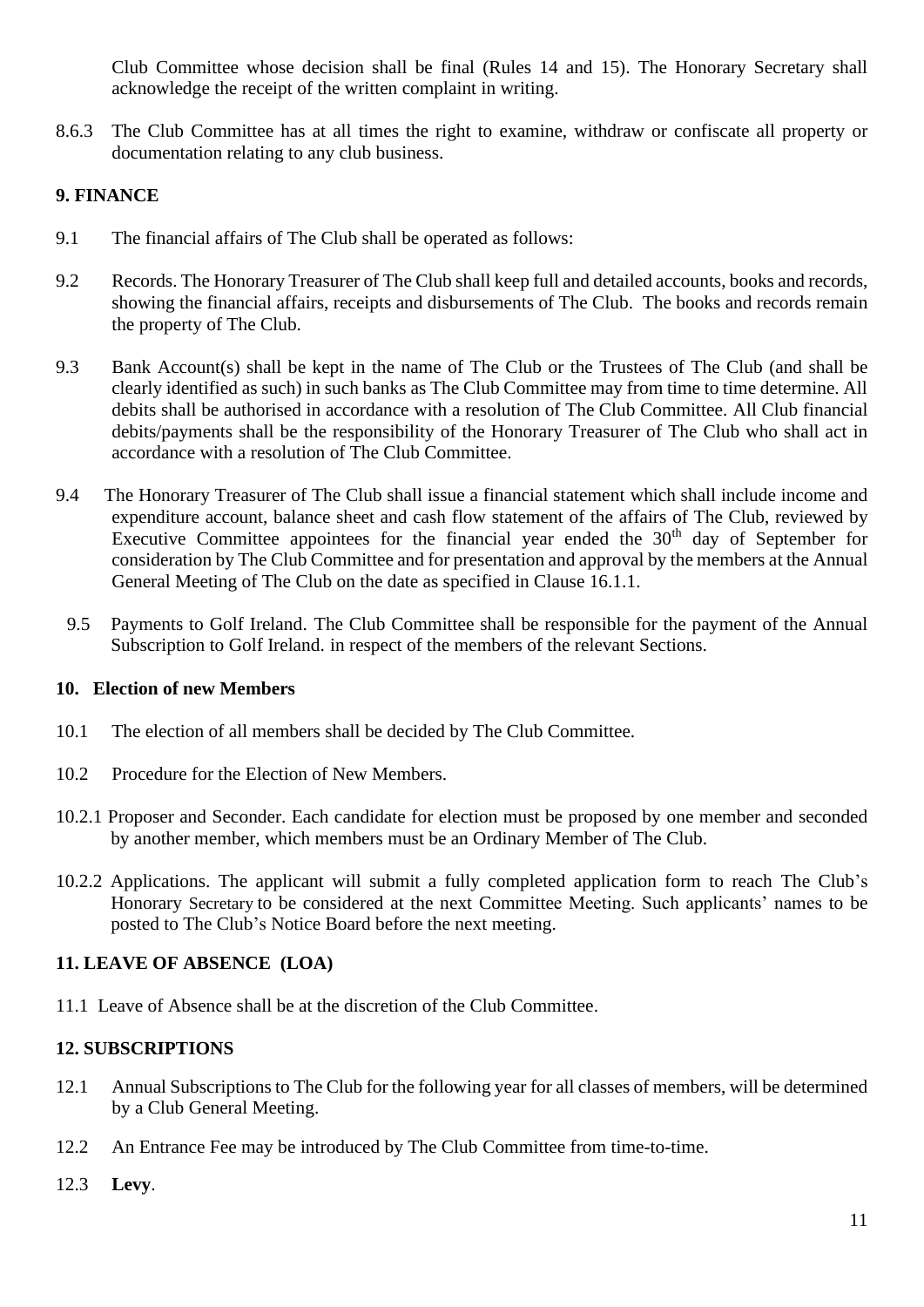- 12.3.1 The Club may vote to introduce a levy on members. The amount of such levy shall be payable at the same time as the Annual Subscription or such other time as may be determined.
- 12.3.2 The Club may vote to introduce a compulsory spending charge for bar and/or catering within the Clubhouse on such categories of member as it considers appropriate.
- 12.4 Golf Ireland Levies. An additional charge to meet the Annual Subscriptions to Golf Ireland may be made against all classes of members, as appropriate, in accordance with the Rules of Golf Ireland.
- 12.5 Insurance. An additional amount to be decided by The Club Committee may be charged to all members to cover insurance.
- 12.6 Payment Deadline.
- 12.6.1 The Club year starts on the 1<sup>st</sup> of January each year. Subscriptions decided at the Annual General Meeting are payable on the  $1<sup>st</sup>$  of January. Payment for the full amount is determined at the aforementioned meeting. After the 31<sup>st</sup> January each year, members whose subscriptions for the current year remain unpaid, or have not signed an arrangement for payment by standing order, shall be ineligible for any competition prize, or to represent The Club until all liabilities have been discharged, nor shall members in arrears be entitled to vote at any meeting of The Club Committee or Club Sections.
- 12.6.2 Payment by standing order is by prior agreement of the Club's Honorary Treasurer. Payments by standing order in equal amounts, must be processed by the  $30<sup>th</sup>$  of each month. Full liabilities, for those paying by standing order, must be discharged by the 30<sup>th</sup> June. Any member, paying by standing order who has not discharged his/her liability by 30<sup>th</sup> June, will have his/her membership suspended until all liabilities are discharged.
- 12.6.3 Members, who have not applied to The Club Committee in writing for either a postponement or for a standing order payment process and whose subscription, penalty and/or levy remain unpaid at 31<sup>st</sup> March following the Annual General Meeting, will be deemed to have resigned their membership but may be re-elected without entrance fee, re-nomination or re-posting within six (6) months from the date the subscription became due, provided all liabilities are discharged within two (2) weeks of notification or a signed arrangement for payment by standing order has been entered into to discharge all liabilities by  $30<sup>th</sup>$  June.
- 12.6.4 The Club Committee has the power to set penalty payments which will be levied on members who have not paid or arranged payment of their subscriptions, or levies in full, on or before January 31<sup>st</sup> each year, or such other time as may be decided.
- 12.6.5 A newly elected applicant who fails to pay his/her entry fee or subscription, or has not signed an arrangement for payment by standing order to discharge all liabilities by  $30<sup>th</sup>$  June, within one (1) calendar month from the date of the Honorary Secretary's notification of his/her election, shall thereby render such election null and void.
- 12.6.6 A member must notify the Honorary Secretary in writing of his/her intention to terminate membership, failing this, that person shall be liable for their subscription.

#### **13. VISITORS/SOCIETIES**

- 13.1 Introduction.
- 13.1.1 Members may introduce visitors.
- 13.1.2 Green fee rates and times of play for visitors/societies shall be determined by The Club Committee. Such conditions must be posted in the clubhouse.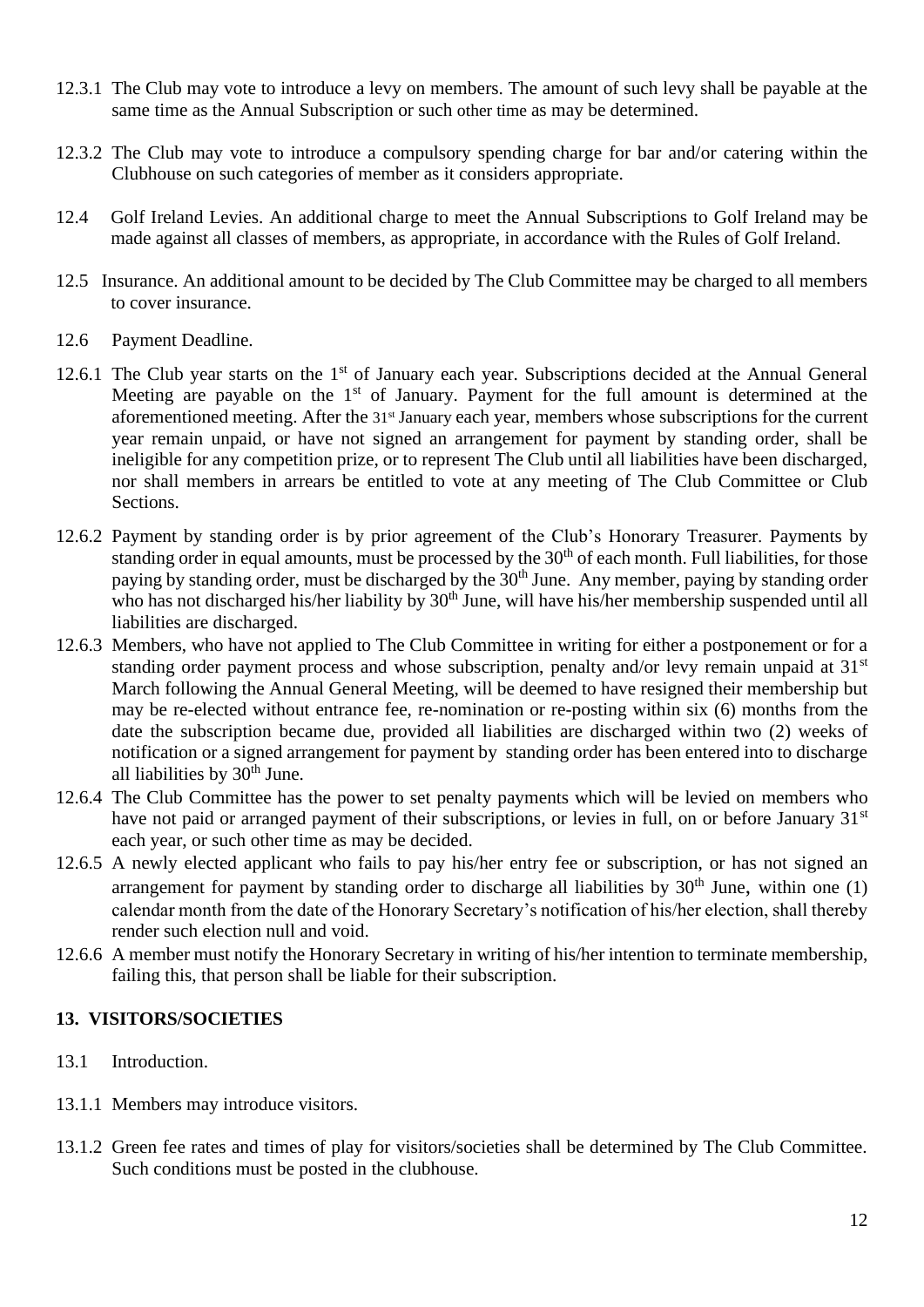13.2 The Club Committee shall have authority to suspend the rules permitting the introduction of visitors at any time, and to refuse permission for any particular visitor to use the clubhouse or course, and The Club Committee shall not be required to assign any reason for such action.

#### **14. FINES AND SUSPENSIONS**

- 14.1 The Club Committee may impose fines and/or suspensions for breaches of any of Rules or Bye-Laws of The Club, or for breaches of the etiquette of golf and may also at any time temporarily withdraw the use of the clubhouse and course from any member whose breaches of the Rules or Bye-Laws may, in the opinion of The Club Committee, justify this course of action.
- 14.2 Any member about whom an allegation has been made regarding a breach of the Rules or Bye-Laws of The Club, or for breaches of the etiquette of golf, will receive written notification of the allegation and be given sufficient time to reply and make such case to The Club Committee, as he/she thinks fit, before The Club Committee makes its decision.
- 14.3 Any member failing to pay a fine within one (1) calendar month after notification thereof shall be suspended from the use of the clubhouse and course until such fine shall have been paid.

#### **15. TERMINATION OF MEMBERSHIP**

- 15.1 The Club Committee shall have the power, to be exercised only in accordance with the provision of this rule, to deprive a member of membership of The Club.
- 15.2 The Club Committee may, by a majority of not less than two thirds of its members then present at The Club Committee meeting, decide that a member shall be called on to resign membership of The Club, when in the opinion of The Club Committee the conduct of the member, either inside or outside The Club shall be injurious to the character and interests of The Club.
- 15.3 If the member resigns voluntarily, at the request of The Club Committee, his/her subscription for the current year (if paid) shall be returned.
- 15.4 Upon receipt of a complaint requesting, or deemed serious enough to warrant a member being deprived of membership of The Club, the Honorary Secretary must convene a meeting of The Club Committee to discuss same. Such meeting must be held within five (5) days of receipt of the complaint.
- 15.4.1 Each member of The Club Committee must be given an outline of the issue to be discussed with the notification of the meeting.
- 15.4.2 At the same time a copy of the outline and notification must be sent to the member(s) concerned.
- 15.4.3 The member may request to be allowed to appear before The Club Committee in person or for a written reply to be read on his/her behalf.
- 15.4.4. If the member fails to exercise his/her rights as outlined in 15.4.3. The Club Committee may interpret this as they see fit.
- 15.5 The Club Committee may set up a Special Body consisting of an Office Holder and two (2) other Ordinary Members, one of whom may be nominated by the member in question, to enquire into all relevant aspects of the case and to make a recommendation to The Club Committee. The member may make an oral presentation of his/her case to a meeting of the Special Body. At least seven (7) days' notice will be given to the member to attend that meeting and he/she shall have the right to call such evidence and make such case as he/she sees fit.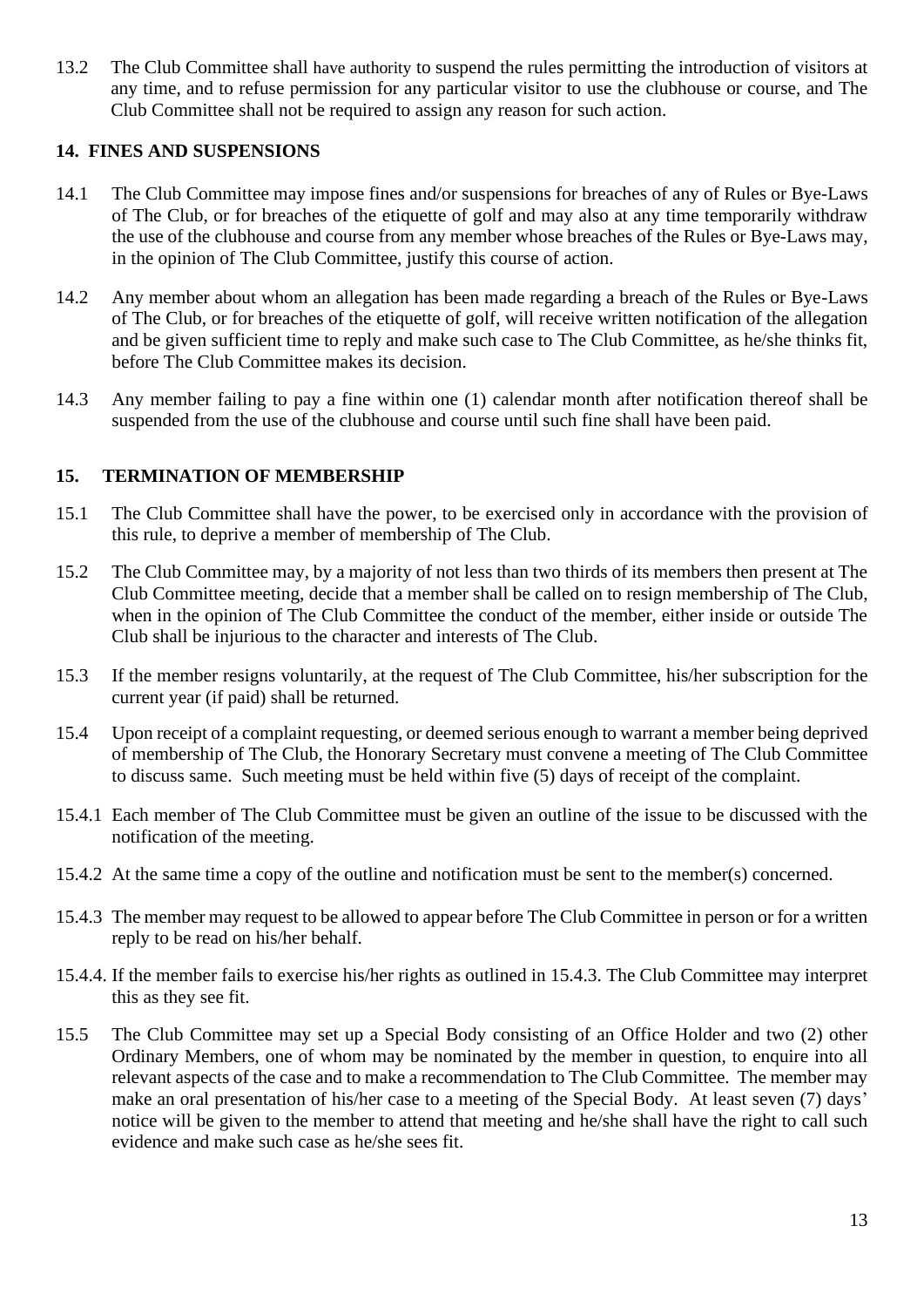- 15.5.1 The Club Committee, having considered the report and recommendations of the Special Body shall have the power, by majority of not less than two thirds of those present at the meeting to implement Clause 15.6.
- 15.6 The Club Committee may implement any of the following:
- 15.6.1 Withdraw the notification requesting the member to resign, in which case no further action shall be taken or
- 15.6.2 Impose a fine and/or
- 15.6.3 Suspend the member for a specified period or
- 15.6.4 Terminate membership.
- 15.7 Within seven (7) days of the decision of The Club Committee the member shall be given notice of the decision, in writing, by the Club Honorary Secretary. Such member shall have the right to appeal against the decision within seven (7) days of the date of notification. If the decision of The Club Committee is the expulsion of the member such member shall have the right to have the appeal heard at a Special General Meeting requisitioned under Clause 16.3.1 provided that the necessary signatures for such requisition are procured either by such member or any other Ordinary member. This SGM shall by a simple majority of those present, decide whether the expulsion shall be confirmed or repealed. Should the signatures provided for in Clause 16.3.1 not be obtained within fourteen (14) days from the date of the notification The Club Committee shall have the power to deem the appeal to be lapsed and to enforce the decision forthwith. The expelled member's name shall be removed from the list of members of The Club, he/she shall cease to be a member of The Club and the current year's subscription (if paid) shall be returned to the former member or retained by The Club at the absolute discretion of The Club Committee.
- 15.8 All voting under this rule shall be by secret ballot.
- 15.9 Notice: Notice shall be deemed to be duly given if sent by prepaid registered post to the member's last address appearing in the records of The Club.

#### **16. GENERAL MEETINGS**

- 16.1 The Club.
- 16.1.1 The Annual General Meeting of The Club shall, save in exceptional circumstances be held at 6 p.m. on the first Sunday of December for receiving the annual Report of the Honorary Secretary and the Financial Statement, in accordance with clause 9.4, for the year ended the previous  $30<sup>th</sup>$  day of September, for electing Office Holders, Committee Members, for revising Rules and transacting such other business of The Club as may be on the Agenda.
- 16.1.2 Fourteen (14) days' notice, at least, of such Annual General Meeting shall be given to the members of The Club, entitled to attend and vote if the date or time specified in clause 16.1.1 is altered. Such notice shall be deemed to be given by posting on the club notice board, email, text messaging and posting on the club website.
- 16.1.3 Notice of Motion must be made to the Honorary Secretary of The Club in writing not less than fourteen (14) days before the meeting.
- 16.1.4 Such notice referred to in 16.1.3 shall be posted on the club notice board at least ten (10) days prior to the meeting.
- 16.1.5 Amendments to such motions, (with proposer's and seconder's names attached), may be posted on the club notice board five (5) days prior to the meeting.
- 16.1.6 All motions so posted cannot be withdrawn and must be discussed at the Annual General Meeting. The chairperson may, if he/she wishes, allow one amendment and one only, to any motion.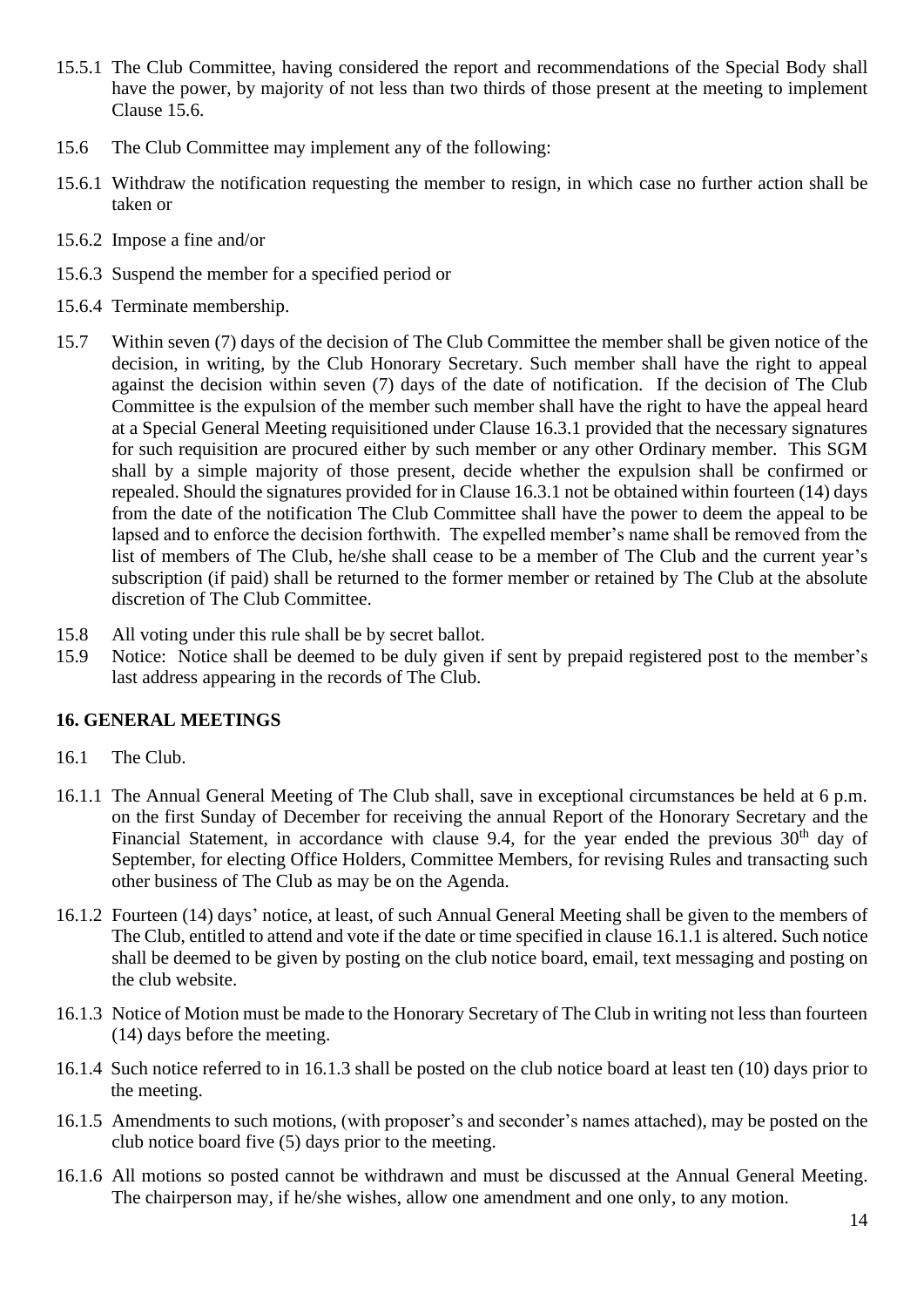16.1.7 Nomination of Office Holders and Members of The Club Committee shall be in accordance with Rule 7 and must be posted on the club notice board at least seven (7) days prior to the meeting.

#### 16.2 **Agenda of Annual General Meeting.**

16.2.1 **The Minutes** of the previous AGM and any subsequent SGM(s) will be read and adopted.

#### 16.2.2 **The Captain's address**

- 16.2.3 **The Honorary Secretary's** report will be presented.
- 16.2.4 **The Financial Statement**, to be presented to the AG.M. in accordance with Clause 9.4, will be available from the Honorary Secretary five (5) days prior to the meeting.
- 16.2.5 The income and expenditure account of the Club as presented to the Annual General Meeting shall include a projection of income and expenditure for the following year for approval by the meeting. This report shall include, for the information of members, the actual comparative income and comparative expenditure of the previous and current year together with the budgeted figures of the current year as presented to the previous year's meeting.
- 16.2.6 Decisions involving major essential expenditure not presented in Sub-clause 16.2.5 must be sanctioned by the Trustees.

#### 16.3 **Special General Meetings. (SGM)**

- 16.3.1 Special General Meetings of The Club may be called at any time by direction of The Club Committee or on a requisition to the Honorary Secretary signed by at least twenty per cent (20%) of members entitled to vote at such meeting and stating the business to be transacted.
- 16.3.2 No business other than that proposed on the Notice shall be brought before the SGM.
- 16.3.3 Save in circumstances deemed to be exceptional by The Club Committee at least fourteen (14) days notice of an SGM shall be given to Members entitled to vote, specifying the time and place of the Meeting and the business to be transacted. Such notice shall be deemed to be given by posting on the club notice board, email, text messaging, and posting on the club website.
- 16.4 Quorums at General Meetings.
- 16.4.1 The quorum for The Club shall be 10% of the members entitled to vote.
- 16.5 Chairperson at General Meetings.
- 16.5.1 The Captain shall be Chairperson of the General Meetings of The Club, or in his/her absence, a Section Captain or Vice-Captain can act as chairperson. The Club's Honorary Secretary and Honorary Treasurer are not eligible to be elected as Chairperson.
- 16.5.2 If all of the foregoing Office Holders are absent a Chairperson shall be elected by the meeting.
- 16.5.3 The Chairperson shall, in addition to a deliberative vote, have and exercise a casting vote.
- 16.6 Mode of voting at General Meetings.
- 16.6.1 No proxies shall be allowed.
- 16.6.2 Voting shall either be by a show of hands or a ballot.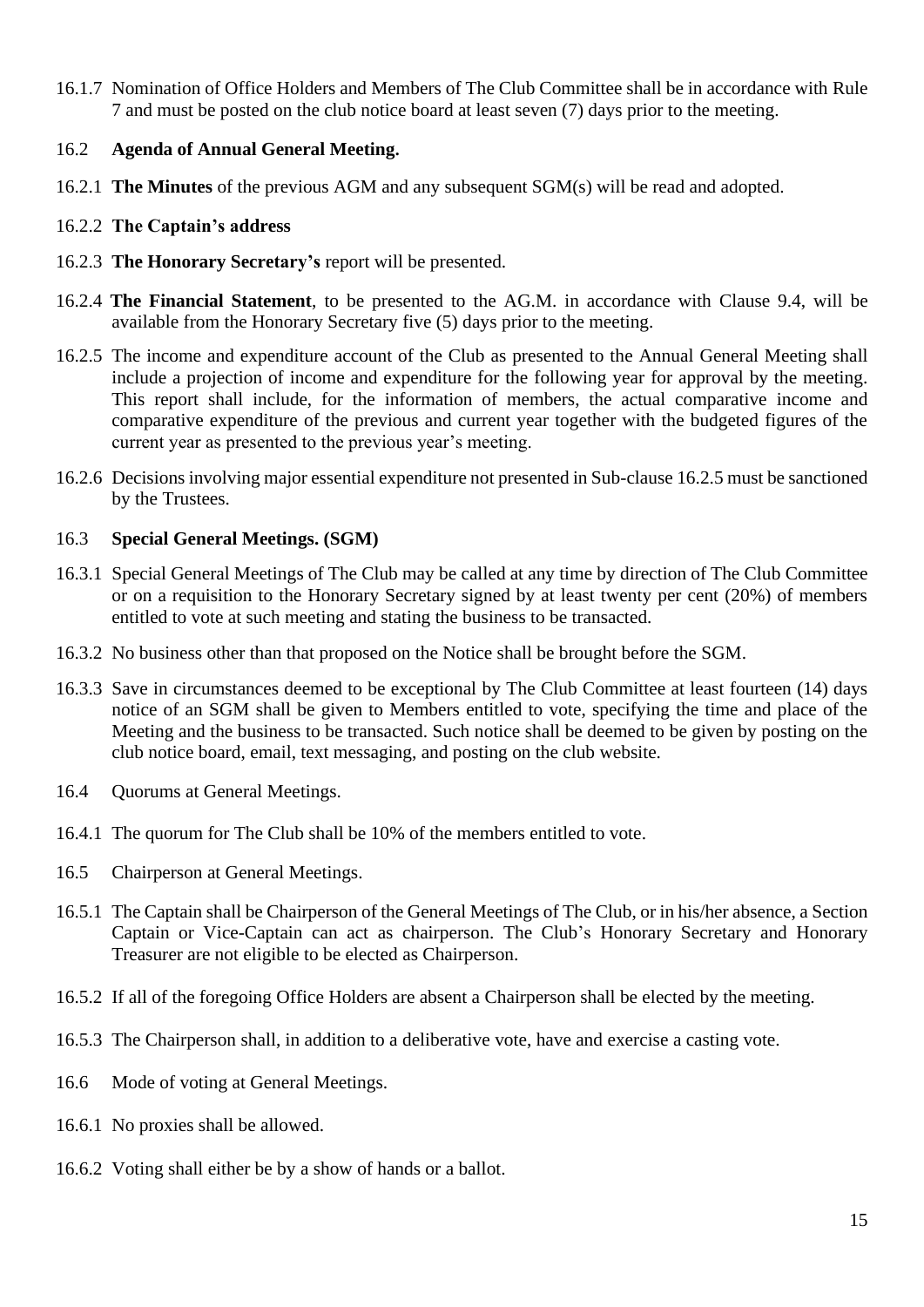- 16.6.3 Ballot shall mean a vote on voting paper.
- 16.6.4 Elections will be by ballot when there is competition for appointments.
- 16.6.5 A cast ballot must have an equal number of votes as vacancies. A ballot paper containing a greater or lesser number of votes than the number of vacancies shall be deemed invalid.
- 16.6.6 A majority of one shall be sufficient to decide any question under discussion unless a greater majority is required by some other Club Rule.
- 16.6.7 If in the election of Office Holders or Committee Members there is a tie the tie shall be decided by a separate ballot of members.
- 16.6.8 If any member at a General Meeting propose that the mode of voting on any particular matter shall be by ballot and this is seconded by another member, then the question of whether voting should be by a show of hands or by ballot shall be decided by a show of hands.

#### **17. MINUTE BOOKS**

- 17.1 The Club shall keep:
- 17.1.1 Minute Books which shall be the property of The Club. In one such book shall be recorded the minutes of Annual General Meetings and Special General Meetings (Rule 16). The minutes of all Club Committee meetings shall be recorded in a separate minute book (Rule 8).
- 17.1.2 The minutes shall be read out at the next Annual General Meeting. The Club Committee meeting minutes may be taken as read. When minutes are approved as being a correct record, they shall be signed and dated by the Chairperson.

#### **18. RULES OF GOLF AND LOCAL RULES**

- 18.1 The Rules of the game of golf for The Club shall be the Rules of Golf as approved by the Royal and Ancient Golf Club of St. Andrews.
- 18.2 In addition, The Club Committee, in compliance with Clause 8.5.2,shall from time-to-time prescribe such Local Rules as it considers necessary having regard to the nature of the course or otherwise, provided such Local Rules are not contrary to or at variance with the Rules of Golf or directives issued by Golf Ireland to which The Club is affiliated.

#### **19. PLAYING FACILITIES**

- 19.1 Days and Times.
- 19.1.1 The Club Committee shall prescribe the days and times when the members of The Club shall have the use of the course or when the course is closed or reserved for team matches or Golf Ireland events. It shall also decide on the facilities available to Societies or other groups subject to the provision at Rule 13.
- 19.1.2 The Club Committee shall also be empowered to direct the days and times when four-ball, singles or other formats shall have priority commencing play and generally regulate the use of the course for the benefit of members.

#### **20 PERSONAL PROPERTY**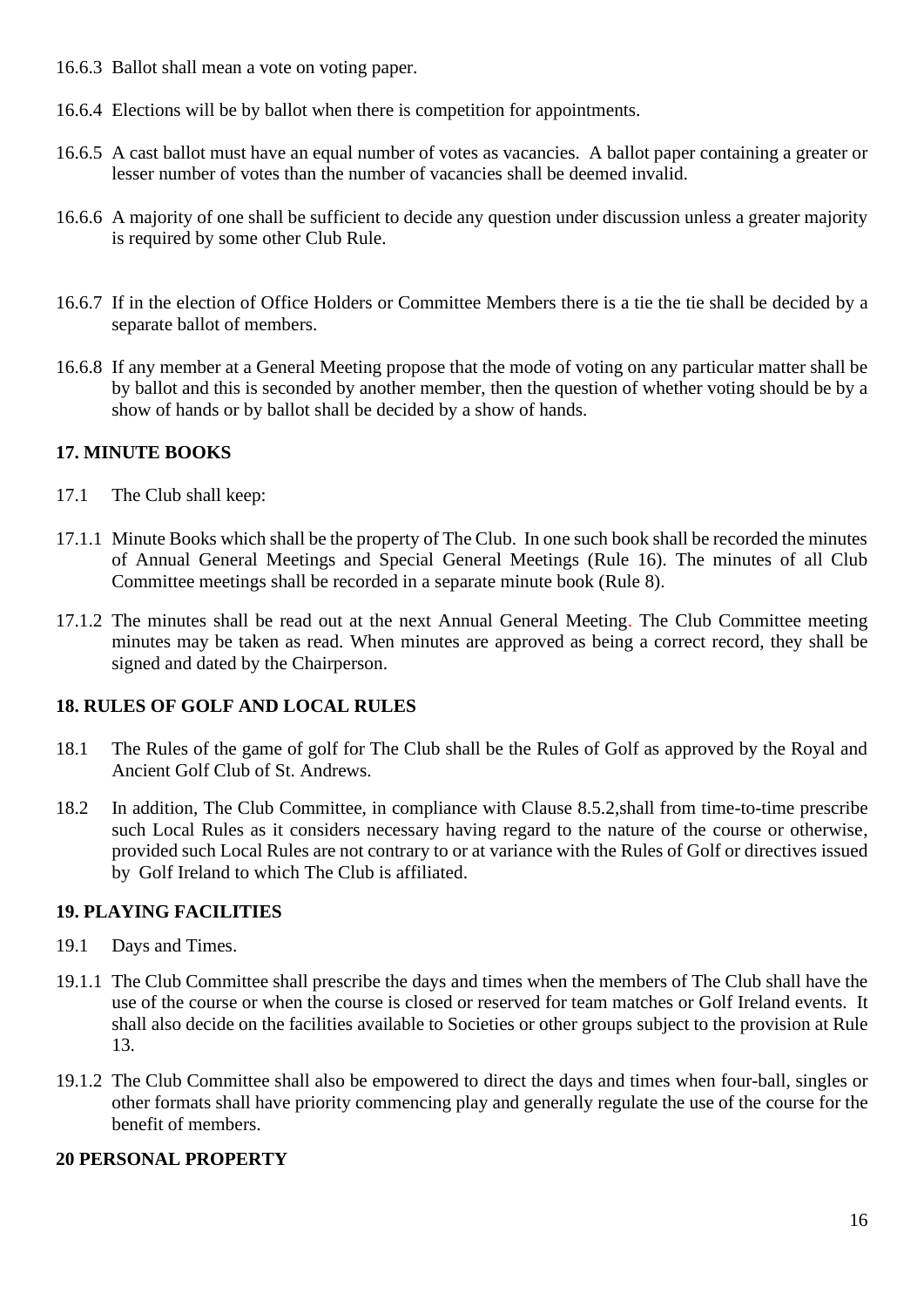20.1 Any personal belongings of members, visitors, and others, brought to, kept at, or left on the premises of The Club (either in the clubhouse or outside in the car park or on the course) shall be at the sole risk of the owners, and neither The Club nor any committee shall be responsible for any loss or damage thereto however arising; but this Clause shall not prejudice any claims by The Club or the owners against insurance companies in case of fire, or when otherwise covered by insurance.

#### **21 REGISTRATION OF CLUBS ACTS AND INTOXICATING LIQUOR ACT**

- 21.1 No person other than a member (as defined in Rule 4 hereof) shall order or pay for refreshments in the clubhouse. Payment must be made for every expense incurred in the clubhouse before the person ordering leaves the premises.
- 21.2.1 No visitor shall be supplied with excisable liquor on The Club premises, unless on the invitation and in the company of a member, and that member shall, upon the admission of such visitor to The Club premises or immediately upon his/her being supplied with such liquor, enter his or her own name and the name and address of the visitor in a book which shall be kept for the purpose and which shall show the date of such visit.
- 21.3 The Club Committee may prohibit the admission of any visitor to The Club premises and no member shall bring any person whose admission is prohibited into The Club premises.
- 21.4 The Club and or lessee shall comply at all times with the Intoxicating Liquor Acts and the Registration of Clubs Acts as amended in all respects.
- 21.5 Any amendments to the Registration of Clubs Acts and/or the Intoxicating Liquor Acts, which necessitate amendments to the Rules of The Club, can be made by The Club Committee and do not require a SGM.

#### **22. CHANGE TO CONSTITUTION AND RULES**

- 22.1 No Rule or Clause of the Baltinglass Golf Club Constitution shall be repealed or altered or new rule made except at a General Meeting of The Club, by a two thirds majority (except in accordance with Rule 21.5)
- 22.2 The Committee's decision on the interpretation of the Constitution of The Club shall be accepted unless altered at an AGM or SGM.

#### **STANDING ORDERS**

- SO1. Procedures at General Meetings.
- 1.1 The decision of the Chairperson on any question shall be final. Should he/she be in doubt, the matter must be settled by the majority present.
- 1.2 When the Chairperson stands to speak, all present will immediately be seated and remain silent.
- 1.3 No person shall address the meeting until called upon by the Chairperson.
- 1.4 All remarks will be addressed to the Chairperson.
- 1.5 Interruptions, improper conduct, repetition and unseemly language are deemed as bad manners and are calculated to interfere with the expeditious and satisfactory conclusion of business. The members should give the Chairperson full support for the maintenance of good order.
- 1.6 No member will be permitted to speak more than once on the same motion, except the proposer, who will have the right to reply. The proposer shall be allowed four (4) minutes and other speakers two (2) minutes.
- 1.7 Whenever an amendment is moved to any motion in accordance with 16.1.5 no other amendment shall be taken into consideration until this amendment is disposed of.